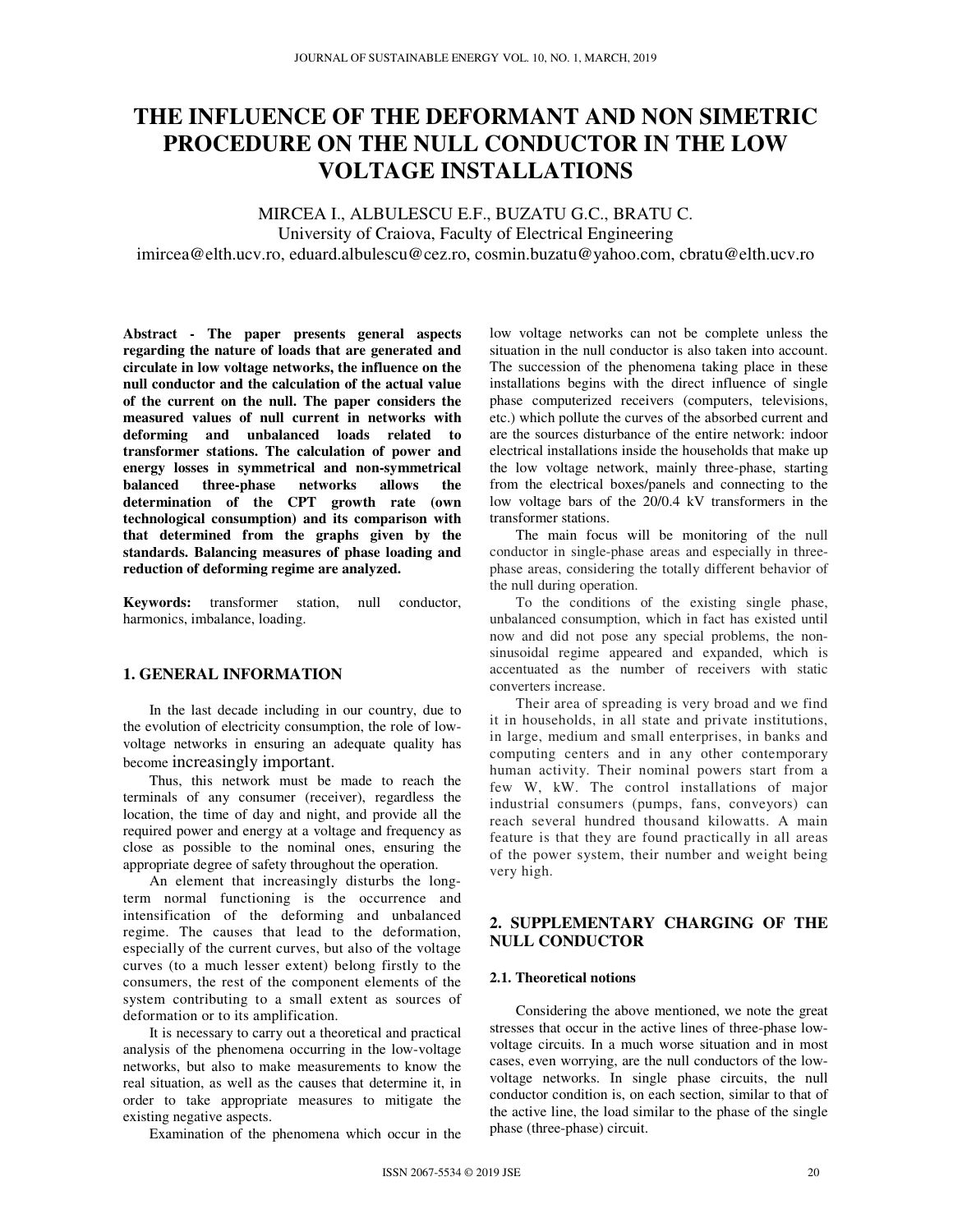Due to the fact that the null is mandatory in threephase circuits, its load becomes particularly challenging. The neutral takes over all the consequences resulted from deviation from normal functioning regime of consumers', in which case its presence would not even be necessary.



#### **Fig. 1. The symmetrical components that circulate through the null conductor**

In order to determine the currents flowing through the null conductor, it mst be taken into account the property of the positive and negative component systems in the three-phase circuits, which symmetric and balanced have the resultant, in the neutral low voltage point of the transformer station, equal to zero and will not circulate in the null conductor, [3]. This situation occurs both for the fundamental and harmonic current systems.

Consequently, the null conductor will also circulate the zero-sequence components of the fundamental current and the imbalanced systems of the harmonic currents with frequencies different from those of harmonics 3 and multiple of 3; also the sum of all currents corresponding to harmonics 3 and multiples of 3 of the three phases will be circulated (figure 1).

In the value of the resulting current in the null conductor (figure 1) an important weigh is related to the fundamental frequency current, but a very significant, sometimes even greater weight, is given by the harmonic currents of the order 3 and the multiple of 3, respectively the current  $(3+m3)$  N (figure 1), to which are added the zero sequence components of the other currents' harmonics.

As a consequence, under the actual conditions of three-phase low-voltage current networks, the additional load, above the one related to the 50 Hz frequency of the neutral conductor may be very high, reaching and in some cases even exceeding the permissible load limit for its section.In this case, the question arises whether it is not necessary to adopt for the null conductor a superior, equal or even higher section than that of the active phase conductors.

This would in fact lead to a deviation from the principle of manufacturing three-phase cables with the sections of the three active conductors larger with one or two steps than the null conductor section, with a load resulting as the sum of the currents in the three phases, smaller than the smallest value of the currents in the active conductors.

At the same time, however, the very important problem can be raised in the technical-economic aspect if by increasing the section of the null conductor the current situation is solved and in the future the conductor's load.

It is noted that there is no question of changing or adopting larger sections for active conductors. It follows that the additional load level and the increased power losses in these conductors will not change.

Consequently, what will also result for the new null

conductor with increased section, in terms of the value of the current components, will not change. The loading rate will remain higher than that of the fundamental component, with only a partial reduction in active power losses due to the increase of the section.

The phenomenon remains virtually unchanged, with all the mentioned disadvantages, to which one can still add one with unpredictable consequences, for now, on the issue of electromagnetic compatibility due to the unlimited circulation of a wide spectrum of current harmonics, which can have frequencies up to 2.5 kHz, through the entire low-voltage network and especially through the null conductor.

A consequence with serious consequences, which may occur, is the increase in the number of interruptions of the null conductor due to local overheating, and as a result of the film phenomenon, at its joining points.

Of course, the phenomena that are happening nowadays and with greater intensification, even in the near future, are complex and they will still require, in addition to taking mitigation measures, further analyzes taking into account the events that occur throughout the whole period operation of low-voltage installations.

#### **2.2. Measurements made on the null conductor in the transformer stations**

Following the measurements made with the network analyzers on the phase conductors and the neutral conductor connected to the secondary terminals of the transformers analyzed in some PTs, Figures  $2 \div 10$  show the curve of the actual deformed current, the distortion factor of these transformer stations as well as the value harmonics of the order 3, 5, 7, 9, 11, which appear on the null conductor.



**Fig. 2. The shape of the current through the neutral conductor in PTab 1 - 20 / 0.4 kV** 



**Fig. 3. Variation of the distortion factor through the neutral conductor in PTab 1 - 20 / 0.4 kV**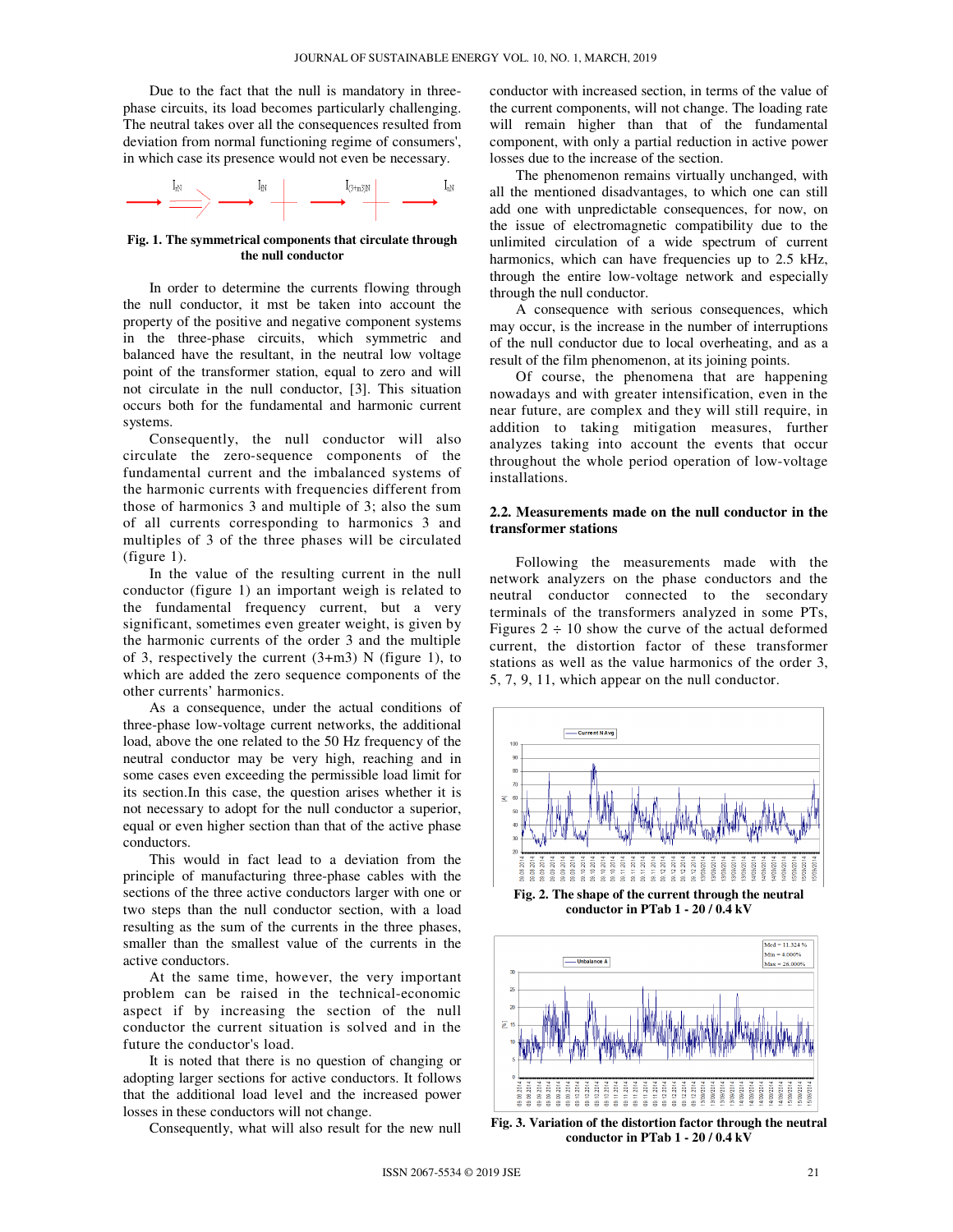#### JOURNAL OF SUSTAINABLE ENERGY VOL. 10, NO. 1, MARCH, 2019



**Fig. 4. Spectrum of harmonics through the null conductor in PTab 1 - 20 / 0.4 kV** 



**PTab 2 - 20 / 0.4 kV** 



**Fig. 6. The variation of the distortion factor through the null conductor in PTab 2 - 20 / 0,4 kV** 



**Fig. 7. Spectrum of harmonics through the null conductor in PTab 2 - 20 / 0.4 kV** 



**Fig. 8. Current variation through neutral conductor in PTab 3 - 20 / 0.4 kV** 



**Fig. 1. The variation of the distortion factor through the null conductor in PTab 3 - 20 / 0.4 kV** 



**Fig. 2. Spectrum of harmonics through the null conductor in PTab 3 - 20 / 0.4 kV** 

The data on the parameters of the transformers analyzed are presented in Table 1, and the data on the monitored currents in the transformer stations analyzed are shown in Table 2.

**Table 1. Monitored PT parameters** 

|             |                   |                | <b>Printing</b>              |                               | Incarcare trafo         |                         |                         |                |                          |                         | PC 95%   |                     |               | PC                 |
|-------------|-------------------|----------------|------------------------------|-------------------------------|-------------------------|-------------------------|-------------------------|----------------|--------------------------|-------------------------|----------|---------------------|---------------|--------------------|
| Nr.<br>crt. | Denumire PT       | $S_n$<br>[kVA] | <b>Drasd</b><br><b>IkVA1</b> | $S_{\rm min}$<br><b>IkVAI</b> | k <sub>ned</sub><br>[%] | $k_{\text{max}}$<br>[%] | <b>Kutilizere</b><br>ma | Cos o<br>mediu | $P_{\text{mol}}$<br>[kW] | $Q_{\rm med}$<br>[kVAr] | U1<br>ſ٧ | U <sub>2</sub><br>M | U<br>ſ٧       | 95%<br>k u<br>[96] |
|             | PTab 1            | 160            | 72.85                        | 104.10                        | 0.455                   | 0.651                   | 0,70                    | 0.953          | 70.07                    | 19.26                   | 243.85   | 241.81 241.37       |               | 0.776              |
| 2.          | PTab 2            | 400            | 43.53                        | 88.10                         | 0.109                   | 0.220                   | 0.50                    | 0.909          | 39.56                    | 735                     | 237,83   | 238.34              | 238.40        | 0.288              |
| 3.          | PTab <sub>3</sub> | 630            | 64.59                        | 108.50                        | 0.103                   | 0.172                   | 0.59                    | 0.923          | 60.74                    | $-18.79$                | 238.25   |                     | 238.35 238.82 | 0.213              |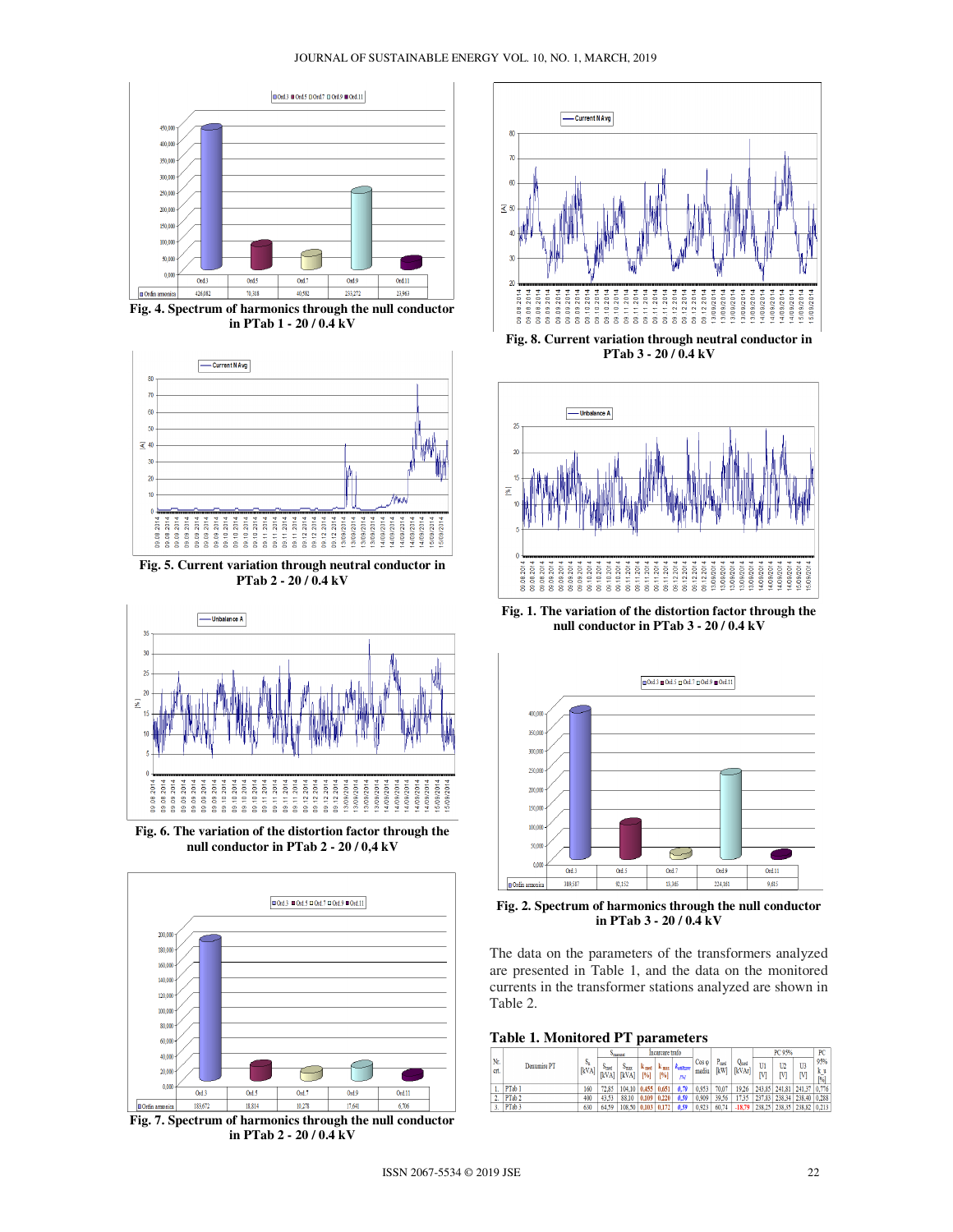|  | Table 2. Current values monitored |  |
|--|-----------------------------------|--|
|--|-----------------------------------|--|

| <b>Denumire</b>   | <b>Valoare</b> | $I_1[A]$ | $I_2[A]$ | $I_3[A]$ | $I_N[A]$ |
|-------------------|----------------|----------|----------|----------|----------|
|                   | Med.           | 94.587   | 111,670  | 104,832  | 41,448   |
| PTab 1            | Min.           | 55,000   | 73,000   | 63,000   | 24,000   |
|                   | Max.           | 153,000  | 166,000  | 162,000  | 86,000   |
|                   | Med.           | 73.666   | 60.988   | 52.836   | 7,100    |
| PTab 2            | Min.           | 30,000   | 28,000   | 27.000   | 1,000    |
|                   | Max.           | 170,000  | 141,000  | 115,000  | 77,000   |
|                   | Med.           | 98,757   | 99.00    | 73,450   | 40,389   |
| PTab <sub>3</sub> | Min.           | 50,000   | 59,000   | 41,000   | 20,000   |
|                   | May            | 179.000  | 182.000  | 129.000  | 78.000   |

# **3. CALCULATION OF THE EFFECTIVE VALUE OF THE NULL CURRENT**

We consider a simplified system, consisting of a balanced three-phase source and three identical singlephase loads, connected between phases and neutral (Figure 11), [8].



**Fig. 3. Balanced single-phase loads** 

If the three phase currents do not overlap, the actual value of the phase current is calculated using the formula:

$$
I_{L} = \sqrt{\frac{1}{T} \int_{0}^{T} i_{L}^{2} dt}
$$
 (1)

The effective value of the null current over a range equal to  $T / 3$  is:

$$
I_{N} = \sqrt{\frac{1}{T/3} \int_{0}^{T/3} \hat{i}_{N}^{2} dt} = \sqrt{3} \cdot \sqrt{\frac{1}{T} \int_{0}^{T/3} \hat{i}_{N}^{2} dt} = \sqrt{3} \cdot \sqrt{\frac{1}{T} \int_{0}^{T} \hat{i}_{L}^{2} dt} = \sqrt{3} \cdot I_{L} (2)
$$

As a consequence the current on the null has  $a\sqrt{3}$ times greater value than the phase current.

If the current curves of the three phases overlap, the actual value of the current on the neutral is less than  $\sqrt{3}$ times the value of the phase current [2, 5].

In installations where a large number of non-linear loads are present, the null current may exceed the phase current value. Protection and control devices (circuit breakers, breakers, contactors) must be dimensioned according to the null current.

## **3.1. Additional charging of the null conductor to balanced and unbalanced loads**

To begin with, the additional charge of the null conductor will be calculated based on the degree of current distortion for balanced loads.

Considering the harmonic 3 as predominant, the current in the null will be:

$$
I_N \approx 3 \cdot I_3 \tag{3}
$$

It can be written:

$$
I_N \approx 3 \cdot \delta_I \cdot I_I \tag{4}
$$

where  $\delta_I$  ≡ THD is the distortion factor.

The phase current is determined with the relation:

$$
I_{I} = \frac{I_{L}}{\sqrt{1 + \delta_{I}^{2}}}
$$
\n<sup>(5)</sup>

is obtained:

$$
I_{I} = 3 \cdot \delta_{I} \frac{I_{L}}{\sqrt{1 + \delta_{I}^{2}}}
$$
 (6)

Analyzing relations 4 and 6 results:

$$
\frac{I_N}{I_L} = \frac{3 \cdot \delta_I}{\sqrt{1 + \delta_I^2}}
$$
(7)

The degree of loading of the null conductor according to the current distortion factor is given in figure 12, [5].



Next we will study the case of imbalanced tasks. Figure 13 is a balanced three-phase source and two single-phase loads [6].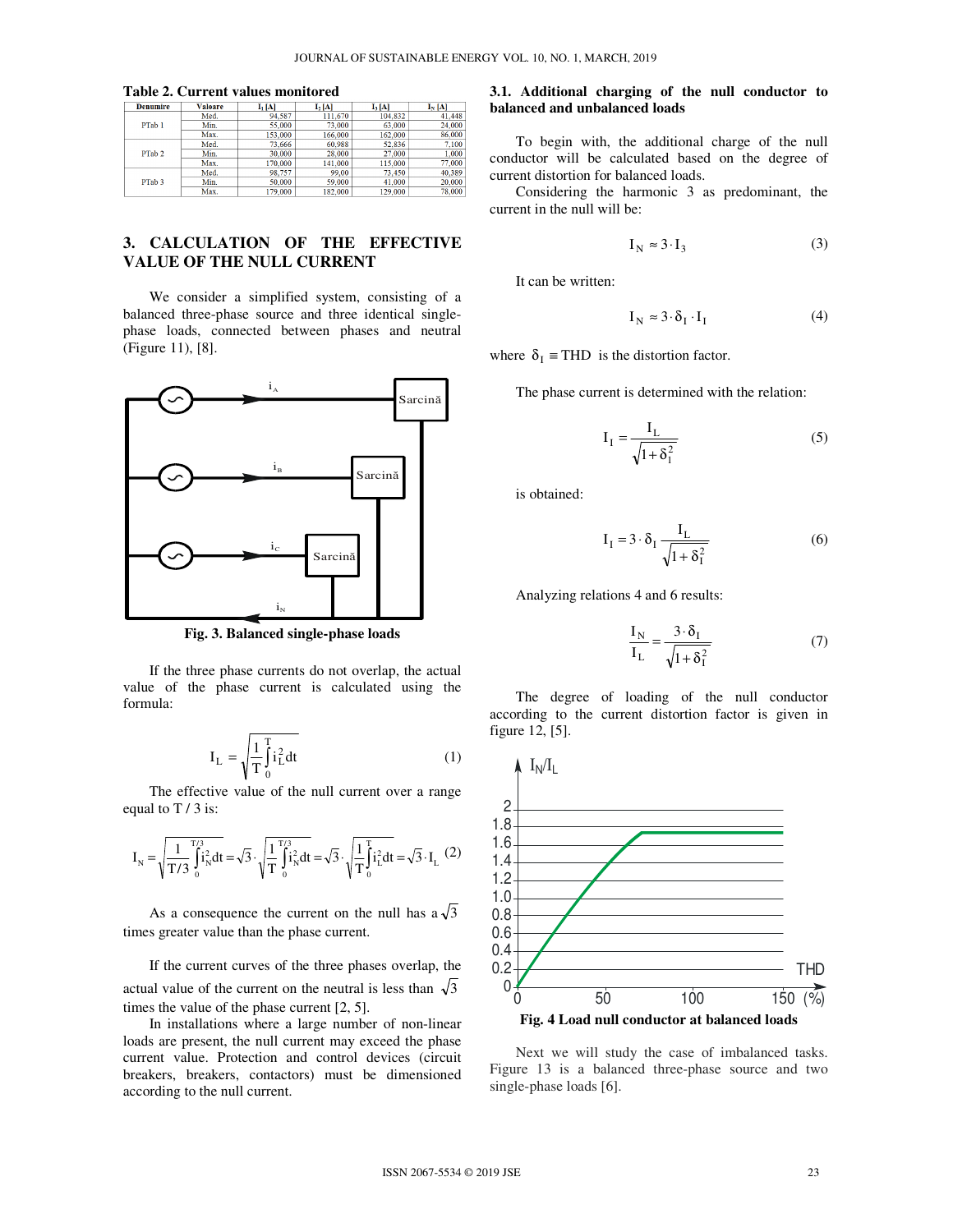

**Fig. 5. The case of unbalanced tasks** 

It can be demonstrated in the same way that the maximum value of the current in the null conductor can not exceed  $\sqrt{2}$  times the current in each phase.

Considering only the fundamental and harmonic component of the 3rd order of each load, the current in the null conductor is the sum of the fundamental and the harmonic 3. The fundamental component is the phasor sum of the fundamental components of the two loads. As these currents are equal and out of phase with  $\frac{27}{3}$  $\frac{2\pi}{2}$ , the

resulting current equals the fundamental component of each load.

The harmonic current 3 of the null conductor is the sum of the harmonic load currents 3 (in phase).

The current in the null conductor:

$$
I_N \approx \sqrt{I_1^2 + (2I_3)^2}
$$
 (8)

sau:

$$
I_N \approx \sqrt{I_I^2 + (2 \cdot \delta_I \cdot I_I)^2} = I_I \sqrt{1 + 4 \cdot \delta_I^2}
$$
  
\n
$$
I_N \approx \frac{I_L}{\sqrt{1 + \delta_I^2}} \cdot \sqrt{1 + 4 \cdot \delta_I^2}
$$
 (9)





From relationship 9 follows:

$$
\frac{I_N}{I_L} \approx \frac{\sqrt{1 + 4 \cdot \delta_I^2}}{\sqrt{1 + \delta_I^2}}
$$
(10)

This formula is valid if the result is less than  $\sqrt{2}$ .

The variation in the null conductor load according to the distortion factor for unbalanced loads is given in Figure 14, [2, 5].

# **4. CALCULATION OF POWER AND ENERGY LOSS IN BALANCED AND UNBALANCED SYMMETRICAL THREE-PHASE NETWORKS**

In order to determine the technical losses of electric energy in the elements of the networks it is necessary to know the electric schemes, the characteristic parameters of the sources, the network and the consumers [1, 4, 7].

#### **4.1. Concentrated load at the end of the network**



**Fig. 7 Symmetric and balanced network** 

for 1 = 0,8 km ⇒  
\n
$$
\Delta P = 3RI^2 = 3.0,61.0,8.40^2 = 2342,4 W/h
$$
\n
$$
\Delta P = 2,342 kW/km/h
$$
\nfor 1 = 1 km ⇒  
\n
$$
\Delta P = 3RI^2 = 3.0,61.1.40^2 = 2928 W/h
$$
\n
$$
\Delta P = 2,928 kW/km/h
$$

## **4.2. Unbalanced current network**



**Fig. 8 Unbalanced current network**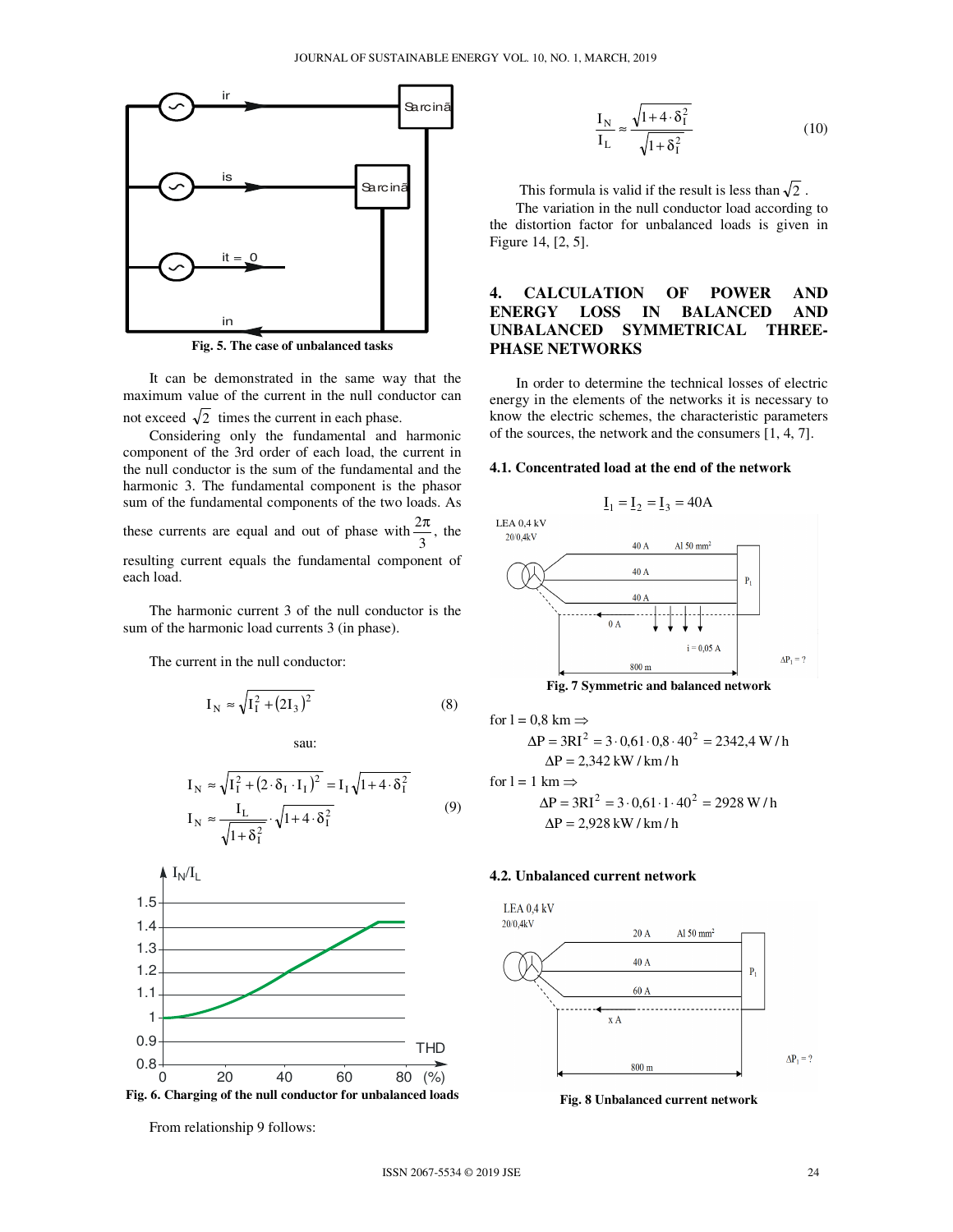For the network of figure 16, the phasor diagram of the currents was drawn up.



**Fig. 9. Phasor diagram of the unbalanced network** 

From the figure results  $\varphi_1 = 0$ ;  $\varphi_1 = \varphi_1 = 30$ ° C

α = ⋅ j I I e , for α = 0, 0j I = I⋅ e 20 , (cosϕ + sinj ϕ) ϕ = 0, 0j 1 I = 20 ⋅ e I 1 = 20j ⇒ I<sup>1</sup> = 20A ( ) 40 ( ) ,0 865 j 5,0 34 6, j 20 I 40 cos 30 jsin 30 <sup>2</sup> = − ⋅ = − ⋅ = + = o o

$$
\underline{I}_2 = \sqrt{34,6^2 + 20^2} = 39,96 = 40A
$$
  

$$
\underline{I}_3 = 6 \cdot (\cos 30^\circ + j \sin 30^\circ) =
$$
  

$$
= 60(-0,865 - j \cdot 0,5) = -51,9 - j \cdot 30,0
$$
  

$$
\underline{I}_3 = \sqrt{(-51,9)^2 + (-30)^2} = 59,9 \approx 60 A
$$

$$
\underline{I}_{N} = \underline{I}_{1} + \underline{I}_{2} + \underline{I}_{3} =
$$
  
= j \cdot 20 + (34,6 - j \cdot 20) - (51,9 - j \cdot 30) = 17,3 - j \cdot 30  

$$
\Rightarrow \underline{I}_{N} = \sqrt{17,3^{2} + 30^{2}} = 34,63A
$$

#### **4.3. Calculation of power losses**

$$
s_{n=}
$$
  $s_f$  = 50 mm<sup>2</sup>  $\Rightarrow$  R<sub>0N</sub>=0,61/km

$$
\begin{aligned} \n\Delta P_t &= \left( I_1^2 + I_2^2 + I_3^2 \right) R_f + I_N^2 R_N = \\ \n&= \left( 20^2 + 40^2 + 60^2 \right) \cdot 0,579 \cdot 0.8 + 34,63^2 \cdot 0,61 \cdot 0.8 = \\ \n&= 5600 \cdot 0,432 + 1199,237 \cdot 0,488 \n\end{aligned}
$$

 $= 3004,427$  W/h  $= 3,004$ kW/h  $\Delta P_t = \Delta P_f + \Delta P_N = 2419, 2 + 585, 23 =$  $\Delta P_f = 2419, 2W/h$  $\Delta P_N = 1199,237 \cdot 0,488 = 585,23W/h$ 

$$
\frac{\Delta P_N}{\Delta P_f} \cdot 100\% = \frac{585,23}{2419,2} \cdot 100 = 24,19\%
$$

## **4.4. Calculation of energy losses**

### **- for maximum unsymmetrical regime:**

$$
\Delta W_{t/\text{an}} = \Delta p_t \cdot \tau = 3,004 \cdot 1156 =
$$
  
= 3472,6 kWh / an / 0,8km  

$$
\Delta W_{t/\text{an}}
$$
 for  $\Delta$ PW<sub>N</sub> = 0,585 \cdot 1156 = 676,26

 $kWh / an / 0,8km$ 

$$
\Delta W_{N/km} = \frac{\Delta W_{t/an}}{0.8} = \frac{676.26}{0.8} = 845.32 \text{ kWh} / \text{km} / \text{an}
$$

$$
\Delta W_{t/an/1km} = \frac{\Delta W_t}{0.8} = 4034.75 \text{ kWh} / \text{an} / \text{km}
$$

#### **- for symmetrical regime:**

**- for medium regime:**

$$
I_{N} = I_{1} + I_{2} + I_{3} = 0
$$
  
\n
$$
\Delta P = (I_{1}^{2} + I_{2}^{2} + I_{3}^{2}). R_{f} = 3R_{f} \cdot I_{f}^{2} =
$$
  
\n
$$
= 3 \cdot 0,579 \cdot 0,8 \cdot 40^{2} = 2073,6 W / h =
$$
  
\n
$$
= 2,0736 \text{ kW/h}
$$
  
\n
$$
\Delta W_{\text{tech}} = 2,0736 \cdot 1156 = 2,397 \text{ kWh/nn}
$$
  
\n
$$
\Delta W_{\text{tech}} / \text{km} = \frac{2397,08}{0,8} = 2996,35 \text{ kWh/nn/km}
$$
  
\n
$$
k_{s} = \frac{\Delta W_{\text{tdez/n}}}{\Delta W_{\text{tech}}} = \frac{4034,75}{2996,35} = 1,346
$$
  
\n
$$
ks - losses increase coefficient.
$$
  
\nThere is a 34.6% increase in imbalanced losses for  
\nthe case study.

## **5. BALANCING THE CHARGING OF THE NETWORK PHASES**

A characteristic of the electrical network with a voltage of up to 1000 V is the uneven load of the phases, which leads to increased power and energy losses.

The degree of phase imbalance can be evaluated by the current imbalance coefficient  $N_i^2$  (relation 11).

When increasing the phase load imbalance coefficient, the power losses also increase (figure 18).

For a network segment the imbalance coefficient (nonsymmetry) is determined with the relation:

$$
N_i^2 = \frac{1}{3} \left[ \left( \frac{I_{Ai}}{I_{\text{mede}}} \right)^2 + \left( \frac{I_{Bi}}{I_{\text{mede}}} \right)^2 + \left( \frac{I_{Ci}}{I_{\text{mede}}} \right)^2 \right]
$$
  

$$
N_i^2 = \frac{1}{3} \left[ \left( \frac{20}{40} \right)^2 + \left( \frac{40}{40} \right)^2 + \left( \frac{60}{40} \right)^2 \right] \Rightarrow N_i^2 = 1,167
$$
 (11)

for the unbalanced network (figure 16), where:  $I_{Ai}$ ,  $I_{Bi}$ ,  $I_{Ci}$ , are currents in phases.